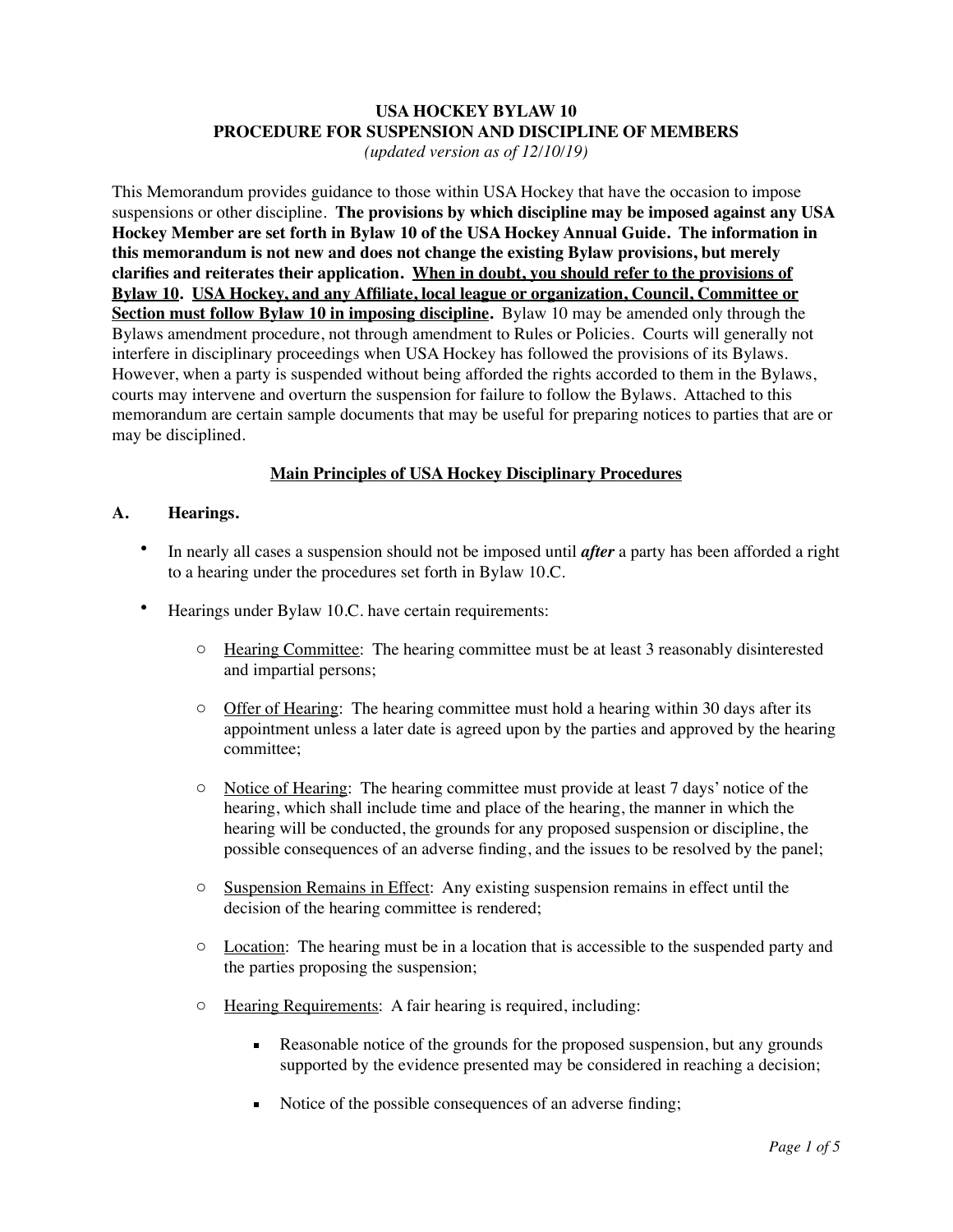- A reasonable opportunity to present their case and argument;
- The ability to have counsel present (provided that, the hearing committee may set the rules for such participation); and
- The appeal procedure when a decision is rendered;
- o Hearing Rules: The hearing committee may decide the level of formality for the hearing, may hear any evidence it believes is relevant, may place limits on time, evidence and documentation, may have witnesses and/or written statements and may establish other hearing rules so long as each party is treated substantially equal. The cross examination of witnesses is not required under Bylaw 10, but the parties should be made aware of the extent each party will be able to question witnesses during the hearing.
- o Burden of Proof: The party proposing the suspension must establish the facts and the violation of rules or bylaws by a preponderance of evidence (*i.e.*, more likely true than not true).
- o Decision Deadlines: The hearing committee must use reasonable efforts to render a decision within 5 business days of the hearing, and prepare and deliver a written decision within 15 business days of the hearing.
- o Decision Contents: The written decision must contain (i) findings of material facts (i.e., the committee finds that the following occurred), (ii) conclusions (i.e., based upon the facts above, the committee concludes that the person violated Bylaw \*\*), and (iii) the order of the committee (based upon the conclusions above, the committee hereby orders the following suspension . . .).
- o Scope of Suspension: Any suspension imposed is only valid with respect to the jurisdiction of the suspending authority (*e.g.*, a local program may only suspend within its program and an affiliate may only suspend a party from participation within their affiliate) provided that a local association may request that the affiliate honor the suspension throughout the affiliate, and an affiliate may request that USA Hockey honor the suspension throughout USA Hockey's jurisdiction. *However, suspensions (i) of one year or more or (ii) for violation of sexual misconduct policies are automatically national in scope*.

### **B. Suspensions Prior to a Hearing.**

- There are *very few situations* that allow USA Hockey, or any Affiliate, local league or organization, Council, Committee or Section, to suspend a Member without providing a hearing *prior* to the suspension.
- The *limited circumstances* where a suspension may be imposed prior to a hearing are:
	- o Playing Rules Suspensions (suspensions where a playing rule expressly permits the suspension – if the suspension is a result of a Match Penalty, a playing rule hearing is required pursuant to Bylaw 10.C);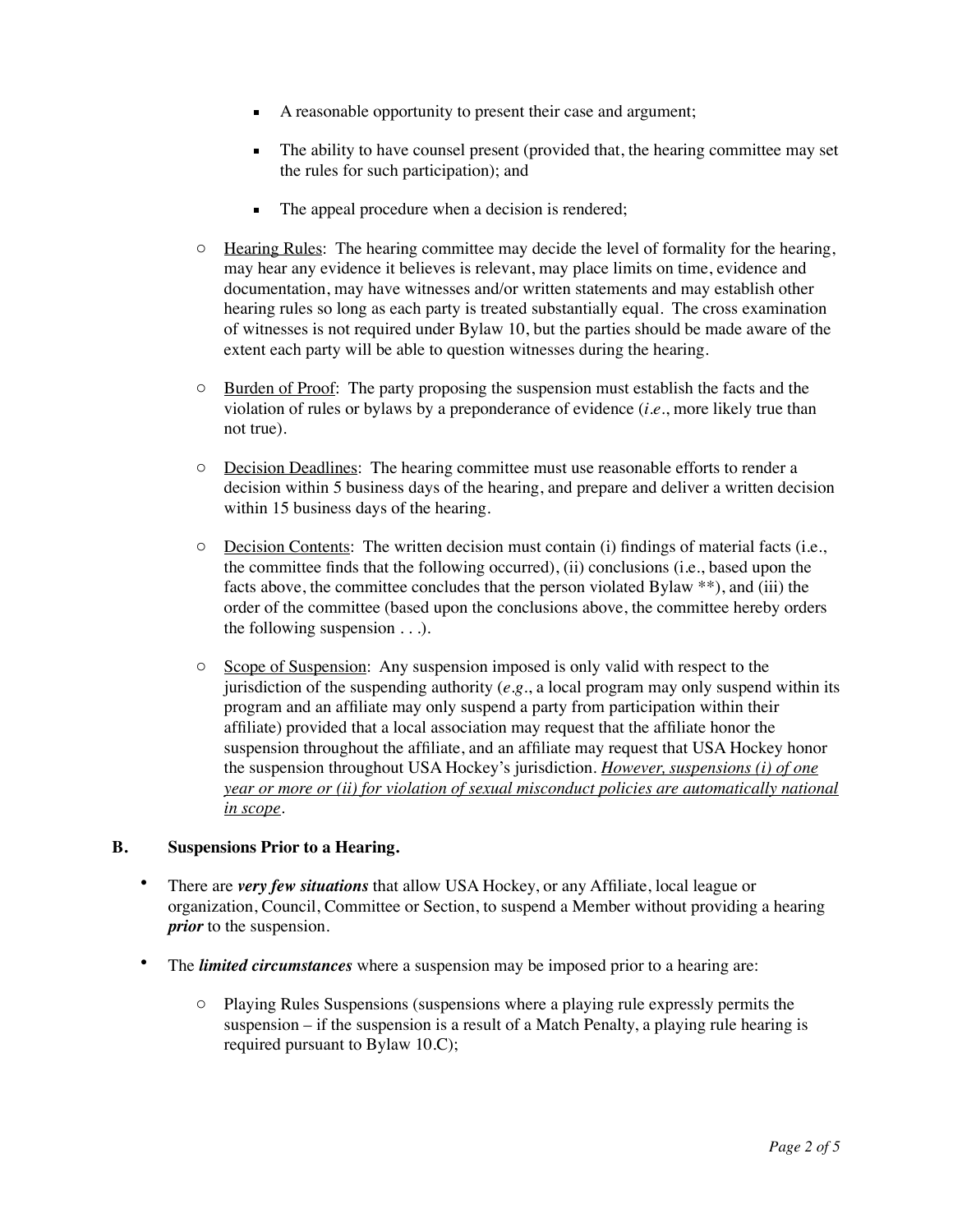- o Officiating Suspensions (a state association or USA Hockey league or local supervisor may suspend a referee for up to 10 days, and a state association or Affiliate may suspend a referee pursuant to the summary suspension procedures below);
- o Assault of a Game Official (an immediate suspension occurs if a match penalty is assessed for assault on a game official, with a subsequent hearing under Bylaw 10.C); and
- o Summary Suspensions (are permitted ". . . only in those cases where a person has been arrested for a crime alleged to have been committed, a person has assaulted another or violated the USA Hockey SafeSport Policy, including such abuse between adults, or other violations of USA Hockey Policies set forth in the Annual Guide or comparable Policies of Affiliate Associations that are in writing and have been approved by USA Hockey.  $\dots$ ").
	- **•** Although the language allowing Summary Suspensions for "violations of USA Hockey policies as set out in the Annual Guide, or comparable Policies of Affiliate Associations", may be interpreted broadly, it is intended that situations calling for suspension prior to a hearing are the exception rather than the rule and hence they should not be overused.
	- An Affiliate or local league or organization may not issue a Summary Suspension unless the Affiliate's bylaws, rules or regulations provide for such a suspension.
	- **•** USA Hockey Bylaw  $10.C(3)(c)$  requires only 7 days notice prior to a hearing. Only extreme cases should rise to the level where a suspension cannot wait for 7 days to conduct a hearing. Although a party may try to delay a hearing, a suspending party would be within their authority to impose a suspension if the notified party did not appear at a properly called hearing (they would then have a right to appeal).
	- If a Summary Suspension is imposed, the suspended party must be provided a written notice of their right to request a hearing. If the party requests a hearing in writing within 7 days of the notice, they must be provided a hearing pursuant to the provisions of Bylaw 10.C. In situation where legal proceedings are pending or ongoing, it may be appropriate to allow the suspended party to delay their hearing while legal proceedings are ongoing, in which case the disciplinary authority may permit the suspended party to request their hearing within 7 days of the conclusion of the legal proceedings.
	- For Summary Suspensions related to any allegations of sexual abuse or misconduct, the investigation and resolution of the matter will be forwarded to the US Center for SafeSport. The letter of Summary Suspension should clarify that the suspension is subject to the US Center for SafeSport taking jurisdiction over the matter and issuing any contrary ruling.

# **C. Appeals.**

• Any person suspended or otherwise disciplined may appeal that suspension after the hearing or failure to have a hearing.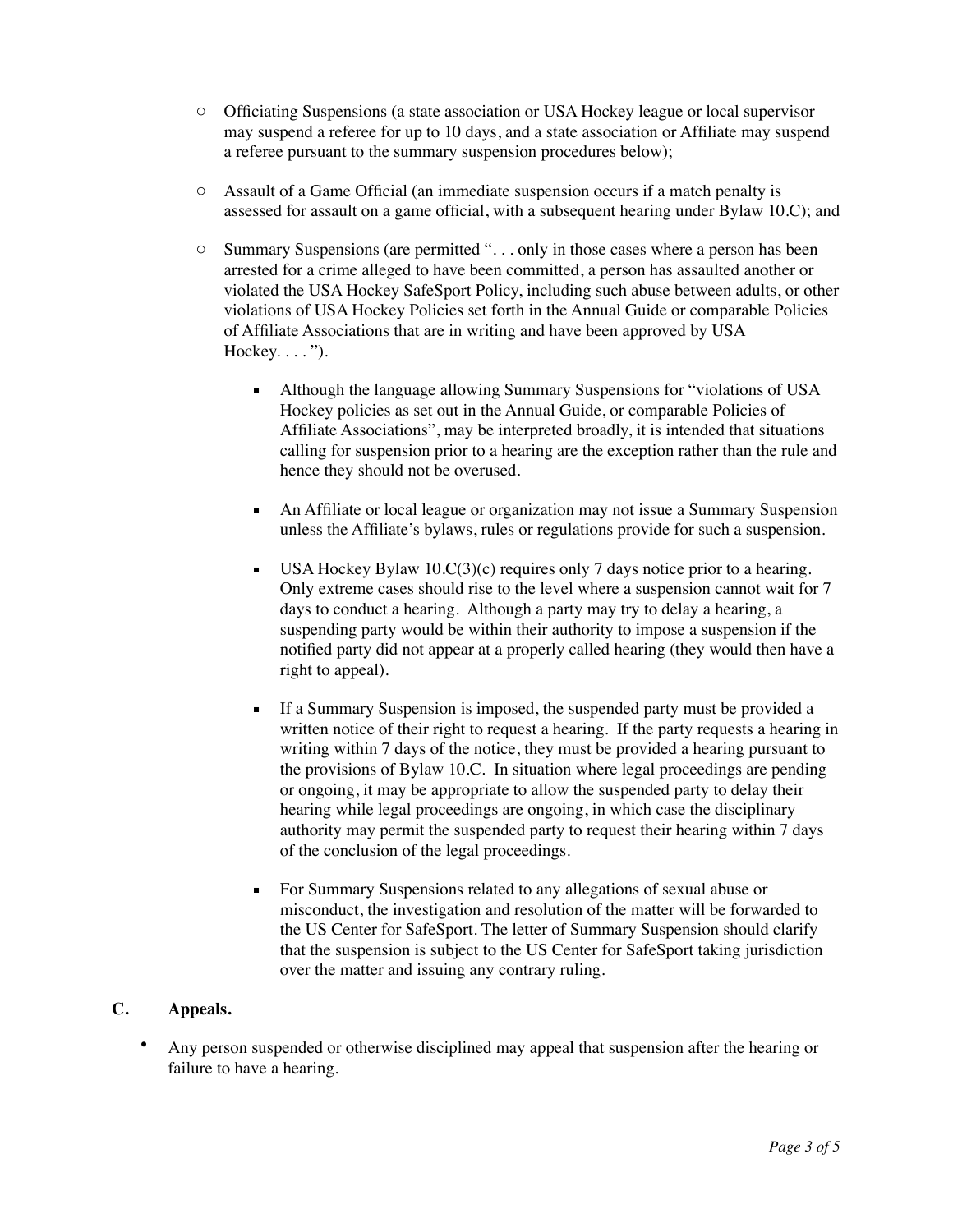- The Appeal Authority for Playing Rules Suspensions and suspensions for violations of Bylaws or rules of local, league, affiliate or district organizations is either (a) the entire Board of a state association, (b) the entire Board of an Affiliate, or (c) a designated committee of a state association or Affiliate.
- The Appeal Authority for suspensions of referees by an officials association or local supervisor is the Affiliate, and the Appeal Authority for suspensions of a referee by an Affiliate is a committee comprised of the National RIC, a District Director from the District to which the Affiliate belongs, and a third person named by those two people.
- The Appeal Authority for Council decisions is the USA Hockey Executive Committee.
- The Appeal Authority for suspensions involving Juniors is the Junior Council.
- The final Appeal Authority for "Administrative Actions" is the Affiliate Board of Directors;
- The Executive Committee of USA Hockey may allow an appeal of a suspension, or other discipline if there is shown to be a gross abuse of discretion.
- Any suspension shall be in force and effect until it expires or the Appeal Authority modifies it.
- Appeals must be handled pursuant to certain procedures:
	- o The Appealing Party must provide a written Statement of Appeal to the Disciplinary Authority and Appeal Authority within 14 days from receipt of the decision from the hearing body or the date of the failure to have a hearing, and if the Statement of Appeal is not delivered within the ten (14) day period, the suspension is final;
	- o The Statement of Appeal must describe why the suspension should be overruled or reversed, and should include the record of the hearing panel (if any) and a copy of the decision being appealed. The Disciplinary Authority shall have 14 days from receipt of the Statement of Appeal to provide a written response to the Appeal Authority ;
	- o The Appeal Authority may hold a hearing or may choose to consider the appeal on the written submissions of the parties. If an appeal hearing is held, it shall be held within 30 days of the Appeal Authority's received of the appeal submissions (unless agreed by all parties or circumstances beyond the control of the Appeal Authority). The Appeal Authority may establish other hearing rules so long as each party is treated substantially equal;
	- o Only the evidence and theories explicitly presented to the Suspending Authority may be presented or considered in appeal;
	- o The Appeal Authority must make every reasonable effort to issue a written decision (to include statement finding of the facts that were proven at the hearing and the conclusions of the Appeal Authority) within *the later of* (i) thirty (30) days of the receipt of a reply or expiration of the period for a reply, or (ii) fourteen (14) days of the hearing; and
	- o The Appeal Authority may affirm, reverse or modify (including increase or decrease) any decision as it deems proper under the circumstances.